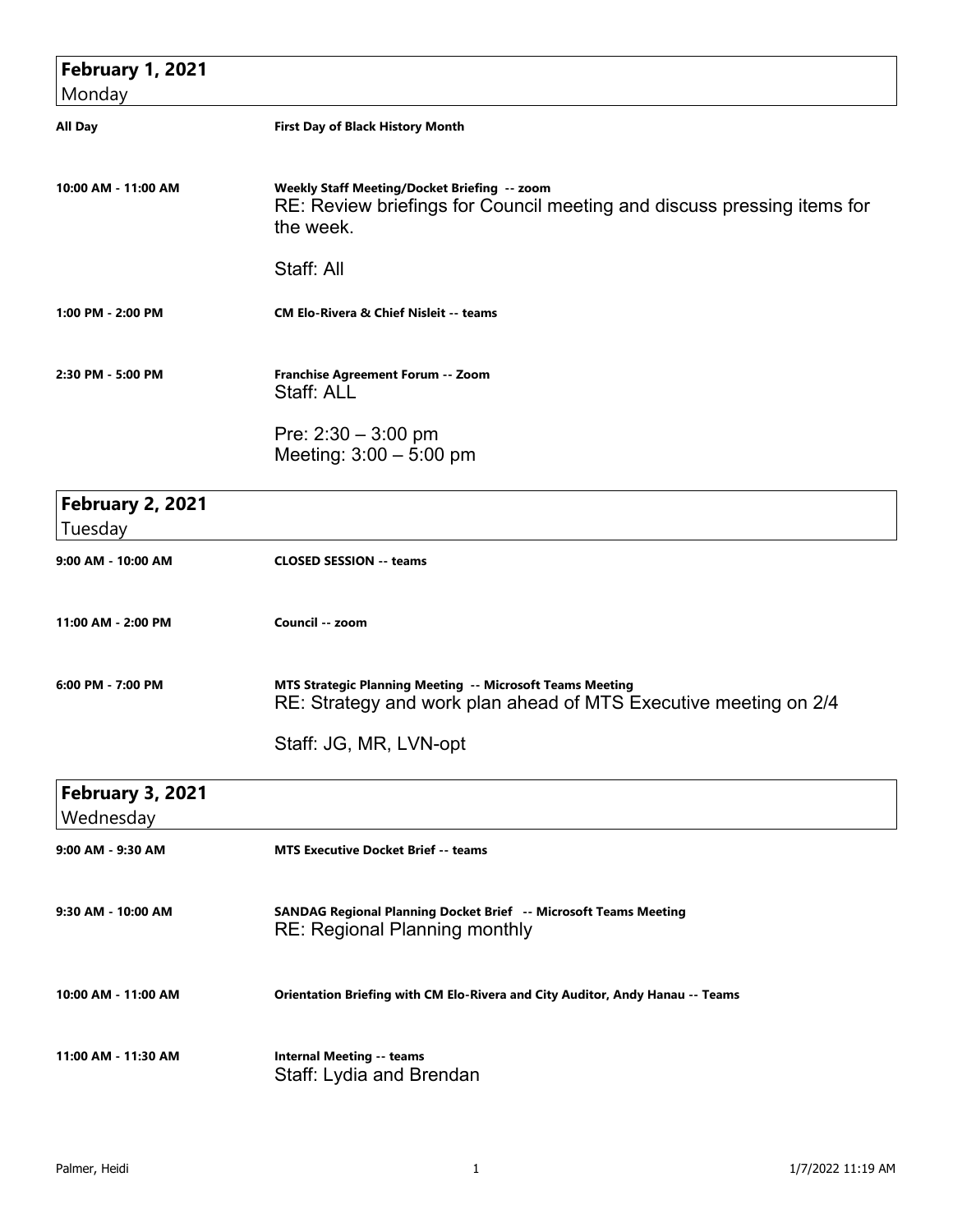| <b>February 3, 2021 Continued</b><br>Wednesday |                                                                                                                                                                                                                                                                                                                                                                                                                                                                                                                      |
|------------------------------------------------|----------------------------------------------------------------------------------------------------------------------------------------------------------------------------------------------------------------------------------------------------------------------------------------------------------------------------------------------------------------------------------------------------------------------------------------------------------------------------------------------------------------------|
| 1:50 PM - 2:50 PM                              | SD Regional Economic Development Corp. (EDC) -- Microsoft Teams Meeting<br>RE: to provide a bit of background on EDC's 2021 goals and current<br>programs, and discuss how we can best support the Councilmember in the<br>coming year<br>Pre: $1:50 - 2:00$ pm<br>Meeting: $2:00 - 2:30$ pm<br>Post: $2:30 - 2:50$ pm                                                                                                                                                                                               |
| 3:45 PM - 6:15 PM                              | <b>Community Listening Sessions -- zoom</b>                                                                                                                                                                                                                                                                                                                                                                                                                                                                          |
| <b>February 4, 2021</b><br>Thursday            |                                                                                                                                                                                                                                                                                                                                                                                                                                                                                                                      |
| 9:00 AM - 12:00 PM                             | <b>MTS Executive Committee Meeting -- webinar</b>                                                                                                                                                                                                                                                                                                                                                                                                                                                                    |
| 12:50 PM - 1:50 PM                             | Metropolitan Water District - Responsible Solutions/Metropolitan Water District of Southern California --<br><b>Microsoft Teams Meeting/Zoom</b><br>RE: Lani Lutar would like to introduce her client, Meena Westford,<br>representative for the Metropolitan Water District of Southern California in<br>the San Diego office, and share background on the agency's programs,<br>policies and initiatives.<br>Staff: BD, LVN – opt<br>Pre: $12:50 - 1:00$ pm<br>Meeting: $1:00 - 1:30$ pm<br>Post: $1:30 - 1:50$ pm |
| 1:50 PM - 2:50 PM                              | T-Mobile -- Microsoft Teams Meeting                                                                                                                                                                                                                                                                                                                                                                                                                                                                                  |
|                                                | RE: Meet and Greet, discuss/explore ways they can assist the community                                                                                                                                                                                                                                                                                                                                                                                                                                               |
|                                                | Staff: BD                                                                                                                                                                                                                                                                                                                                                                                                                                                                                                            |
|                                                | Pre: $1:50 - 2:00$ pm<br>Meeting: $2:00 - 2:30$ pm<br>Post: $2:30 - 2:50$ pm                                                                                                                                                                                                                                                                                                                                                                                                                                         |
| 2:50 PM - 3:45 PM                              | <b>Mayoral Briefing -- Microsoft Teams Meeting</b>                                                                                                                                                                                                                                                                                                                                                                                                                                                                   |
|                                                | RE: City of San Diego Vaccination Rollout w/ Stephen Hill<br>Staff: MR, MO, BW<br>Pre: $2:50 - 3:00$ pm<br>Meeting: $3:00 - 3:50$ pm<br>Post: $3:30 - 3:45$ pm                                                                                                                                                                                                                                                                                                                                                       |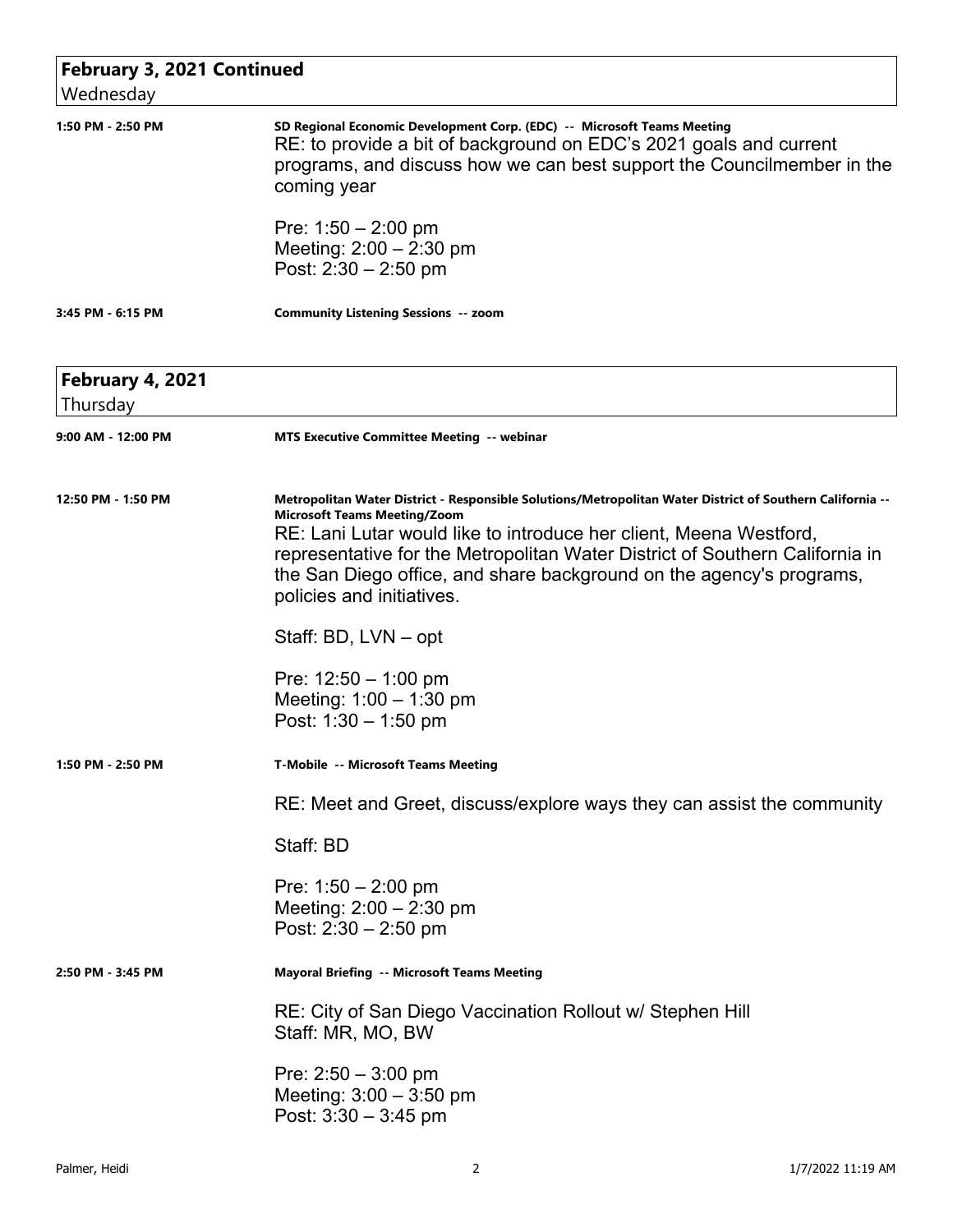| February 4, 2021 Continued        |                                                                                                                                                                                                                                                                                                                                          |
|-----------------------------------|------------------------------------------------------------------------------------------------------------------------------------------------------------------------------------------------------------------------------------------------------------------------------------------------------------------------------------------|
| Thursday                          |                                                                                                                                                                                                                                                                                                                                          |
| 3:45 PM - 5:00 PM                 | <b>Community Listening Sessions - Castle -- zoom</b><br>Pre: $3:45 - 4:00$ pm<br>Meeting: $4:00 - 5:00$ pm                                                                                                                                                                                                                               |
| <b>February 5, 2021</b><br>Friday |                                                                                                                                                                                                                                                                                                                                          |
| 8:00 AM - 9:00 AM                 | <b>City Staff Briefing -- Microsoft Teams Meeting</b><br>RE: Briefing for both Closed Session and Open Session items related to<br>101 Ash.                                                                                                                                                                                              |
|                                   | <b>Attendees:</b><br>Alia Khouri<br><b>Jessica Lawrence</b><br><b>Jim McNeill</b><br>Jon Taylor<br>James Nagelvoort<br><b>Council Member - Elo-Rivera</b><br>Tina Rae (optional)<br>Luis Schaar (optional)<br>Elif Cetin (optional) – Only for non-CS Items<br>Council Office Staff - Only for non-CS Items<br>Meeting: $8:00 - 8:30$ am |
| 9:00 AM - 9:30 AM                 | Post: $8:30 - 8:50$ am<br>Mtg re McNally w/CM Elo-Rivera -- teams                                                                                                                                                                                                                                                                        |
|                                   |                                                                                                                                                                                                                                                                                                                                          |
| 9:30 AM - 10:00 AM                | <b>CAO Briefing -- Microsoft Teams Meeting</b><br>RE: Discuss consent agenda item regarding the settlement of the McNally<br>case.<br>Meeting: $9:00 - 9:30$ am<br>Post: $9:30 - 9:50$ am                                                                                                                                                |
| 11:00 AM - 12:00 PM               | <b>Docket Briefings -- Teams</b><br>RE: Monday and Tuesday Docket briefings for Sean starting 7/9/21. The<br>Docket Briefings are due Thursday COB to be reviewed Fridays at 11am<br>and completed briefings are due by 3pm Friday.<br>Staff: All                                                                                        |
| 12:30 PM - 2:30 PM                | <b>SANDAG Regional Planning Committee -- zoom</b>                                                                                                                                                                                                                                                                                        |
| 2:50 PM - 4:20 PM                 | Environmental Health Coalition -- Microsoft Teams Meeting/Zoom<br>RE: Discuss CAP Update, Climate Equity Index, Climate Equity Fund and<br><b>EJ Element</b>                                                                                                                                                                             |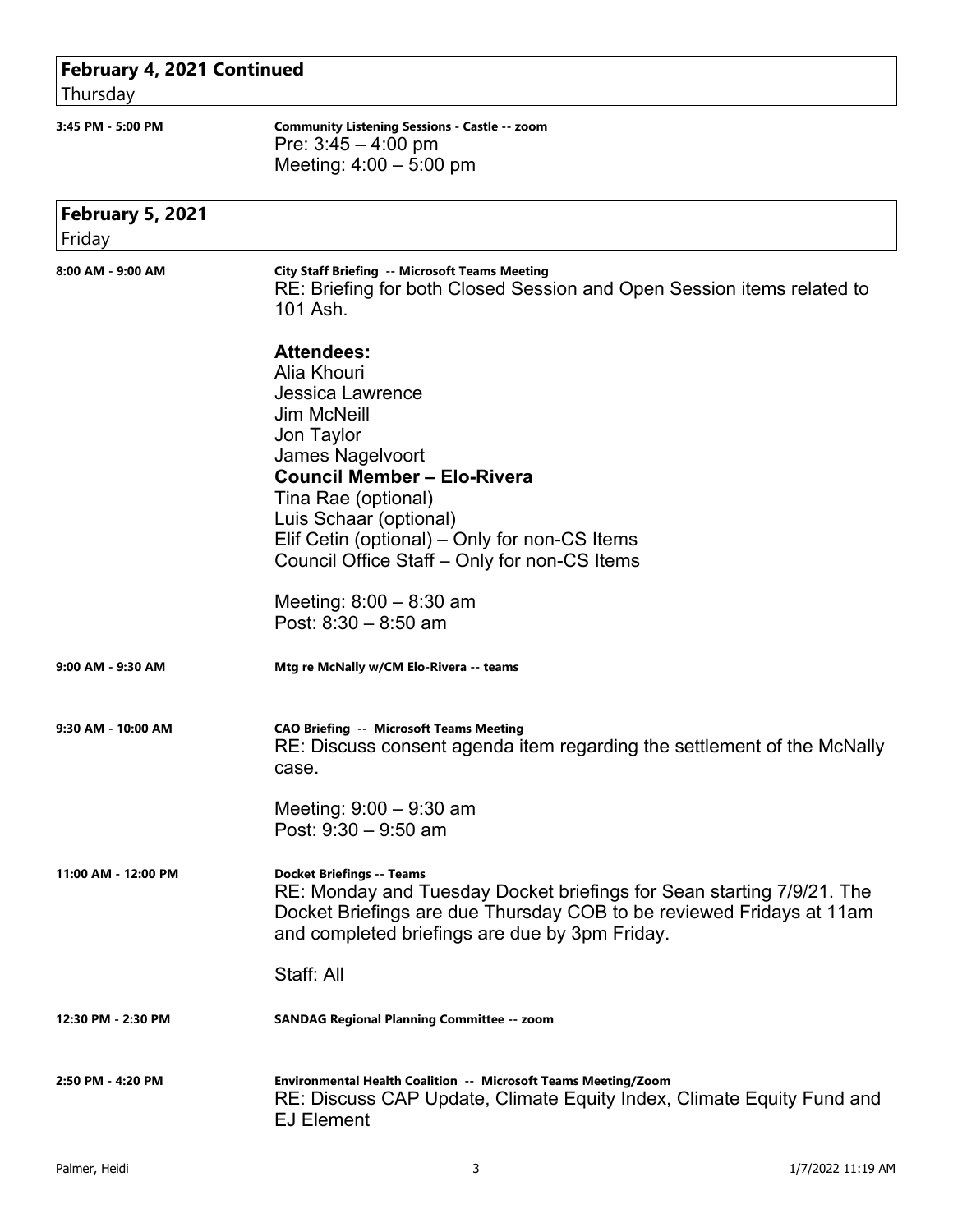| February 5, 2021 Continued          |                                                                                                                                                                               |
|-------------------------------------|-------------------------------------------------------------------------------------------------------------------------------------------------------------------------------|
| Friday                              |                                                                                                                                                                               |
|                                     | Pre: $2:50 - 3:00$ pm<br>Meeting: $3:00 - 4:00$ pm<br>Post: $4:00 - 4:20$ pm                                                                                                  |
| 4:30 PM - 5:00 PM                   | <b>Enviro Team Meeting -- Microsoft Teams Meeting</b><br>Re: Discuss Enviro Work Plan                                                                                         |
| <b>February 6, 2021</b><br>Saturday |                                                                                                                                                                               |
| 2:45 PM - 3:15 PM                   | PROC: Layla M. Sampson -- Gompers School 1005 47th St and 859 N. 40th Street, SD                                                                                              |
| <b>February 8, 2021</b><br>Monday   |                                                                                                                                                                               |
| 10:00 AM - 11:00 AM                 | Weekly Staff Meeting/Docket Briefing -- zoom                                                                                                                                  |
|                                     | RE: Review briefings for Council meeting and discuss pressing items for<br>the week.                                                                                          |
|                                     | Staff: All                                                                                                                                                                    |
| 11:00 AM - 11:30 AM                 | <b>City Selection Committee -- zoom</b>                                                                                                                                       |
| 11:30 AM - 12:00 PM                 | Team Meeting -- teams<br>RE: Discuss establishing a youth enviro advisory group                                                                                               |
| 12:50 PM - 1:50 PM                  | <b>Curt Pringle &amp; Associates -- Microsoft Teams Meeting</b><br>RE: discuss their efforts surrounding the proposed Fairmont Fire Station in<br>the Chollas Valley          |
|                                     | Pre: $12:50 - 1:00$ pm<br>Meeting: 1:00 - 1:30 pm<br>Post: $1:30 - 1:50$ pm                                                                                                   |
| 2:00 PM - 3:00 PM                   | Council District 9 - Briefing/Overview SDHC Programs -- zoom<br>RE: Educational meeting with SD Housing Commission on City Funded<br>Programs                                 |
|                                     | Staff: MR, BW, BM. All other staff- optional                                                                                                                                  |
| 2:50 PM - 3:45 PM                   | Price Philanthropies -- Microsoft Teams Meeting/Zoom<br>RE: Robert Price and senior staff to discuss priorities and share some of<br>their major initiatives in City Heights. |
|                                     | Staff: LVN, MR, MO                                                                                                                                                            |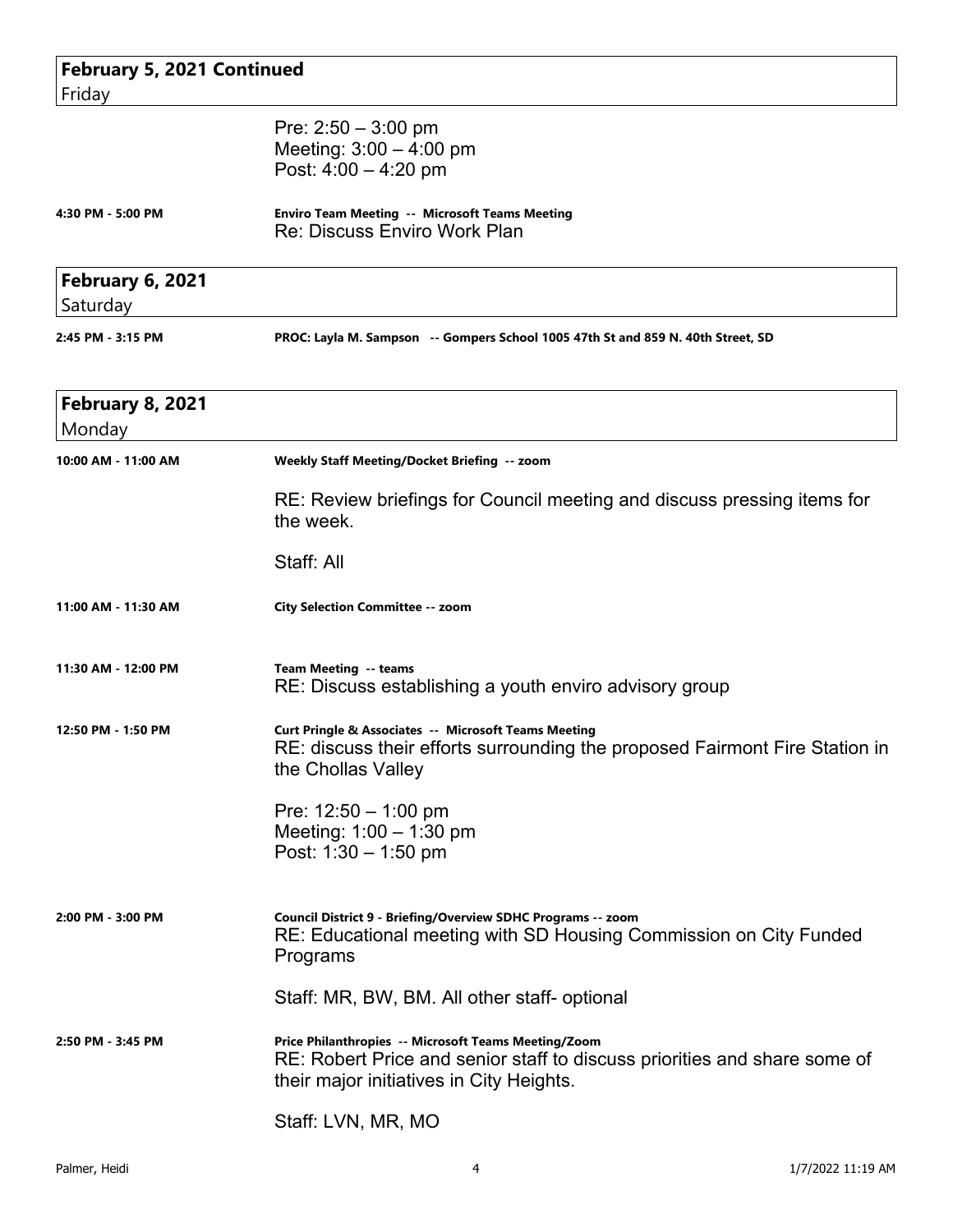| February 8, 2021 Continued<br>Monday  |                                                                                                                                                                                                                                                                                                                                                          |                   |
|---------------------------------------|----------------------------------------------------------------------------------------------------------------------------------------------------------------------------------------------------------------------------------------------------------------------------------------------------------------------------------------------------------|-------------------|
|                                       | Pre: $2:50 - 3:00$ pm<br>Meeting: $3:00 - 3:30$ pm<br>Post: $3:30 - 3:45$ pm                                                                                                                                                                                                                                                                             |                   |
| 3:45 PM - 5:15 PM                     | Community Listening Session - Islenair, Fox Canyon, Chollas Creek -- zoom<br>Pre: $3:45 - 4:00$ pm<br>Meeting: $4:00 - 5:15$ pm                                                                                                                                                                                                                          |                   |
| <b>February 9, 2021</b><br>Tuesday    |                                                                                                                                                                                                                                                                                                                                                          |                   |
| 8:00 AM - 8:30 AM                     | <b>College Area Meeting -- Microsoft Teams Meeting</b><br>RE: Discuss College Area Issues                                                                                                                                                                                                                                                                |                   |
| 9:00 AM - 10:00 AM                    | <b>CLOSED SESSION -- teams</b>                                                                                                                                                                                                                                                                                                                           |                   |
| 11:00 AM - 2:00 PM                    | Council/HA/PFFA -- zoom                                                                                                                                                                                                                                                                                                                                  |                   |
| 4:00 PM - 4:30 PM                     | <b>ED&amp;IR Docket Briefing -- teams</b>                                                                                                                                                                                                                                                                                                                |                   |
| <b>February 10, 2021</b><br>Wednesday |                                                                                                                                                                                                                                                                                                                                                          |                   |
| 7:50 AM - 8:30 AM                     | SPEAK: KPBS Interview -- Microsoft Teams Meeting/Zoom<br>RE: KPBS Interview – Vaccine Access for City Heights                                                                                                                                                                                                                                            |                   |
|                                       | Pre: $7:50 - 8:00$ am<br>Interview: $8:00 - 8:20$ am<br>Post: $8:20$ am $- 8:30$ am                                                                                                                                                                                                                                                                      |                   |
| 8:30 AM - 9:00 AM                     | MTS Board Docket Briefing -- teams                                                                                                                                                                                                                                                                                                                       |                   |
| 8:50 AM - 10:00 AM                    | D9/D1 Meeting -- Microsoft Teams Meeting<br>RE: Discuss some strategies to address Homelessness issues, specifically<br>some opportunities he sees with funds/policy changes at the federal level.                                                                                                                                                       |                   |
|                                       | Pre: $8:50 - 9:00$ am<br>Meeting: $9:00 - 9:45$ am<br>Post: $9:45 - 10:00$ am                                                                                                                                                                                                                                                                            |                   |
| 9:50 AM - 10:50 AM                    | Pastor Fletcher/Black Leaders in SD -- Microsoft Teams Meeting/Zoom<br>RE: Pastor Fletcher of City of Hope International Church and Black<br>Leaders in San Diego would like to discuss a 100-Day Plan developed by<br>Black Leaders in San Diego. Pastor Fletcher believes that Councilmember<br>Elo-Rivera could be a strategic partner for this work. |                   |
| Palmer, Heidi                         | 5                                                                                                                                                                                                                                                                                                                                                        | 1/7/2022 11:19 AM |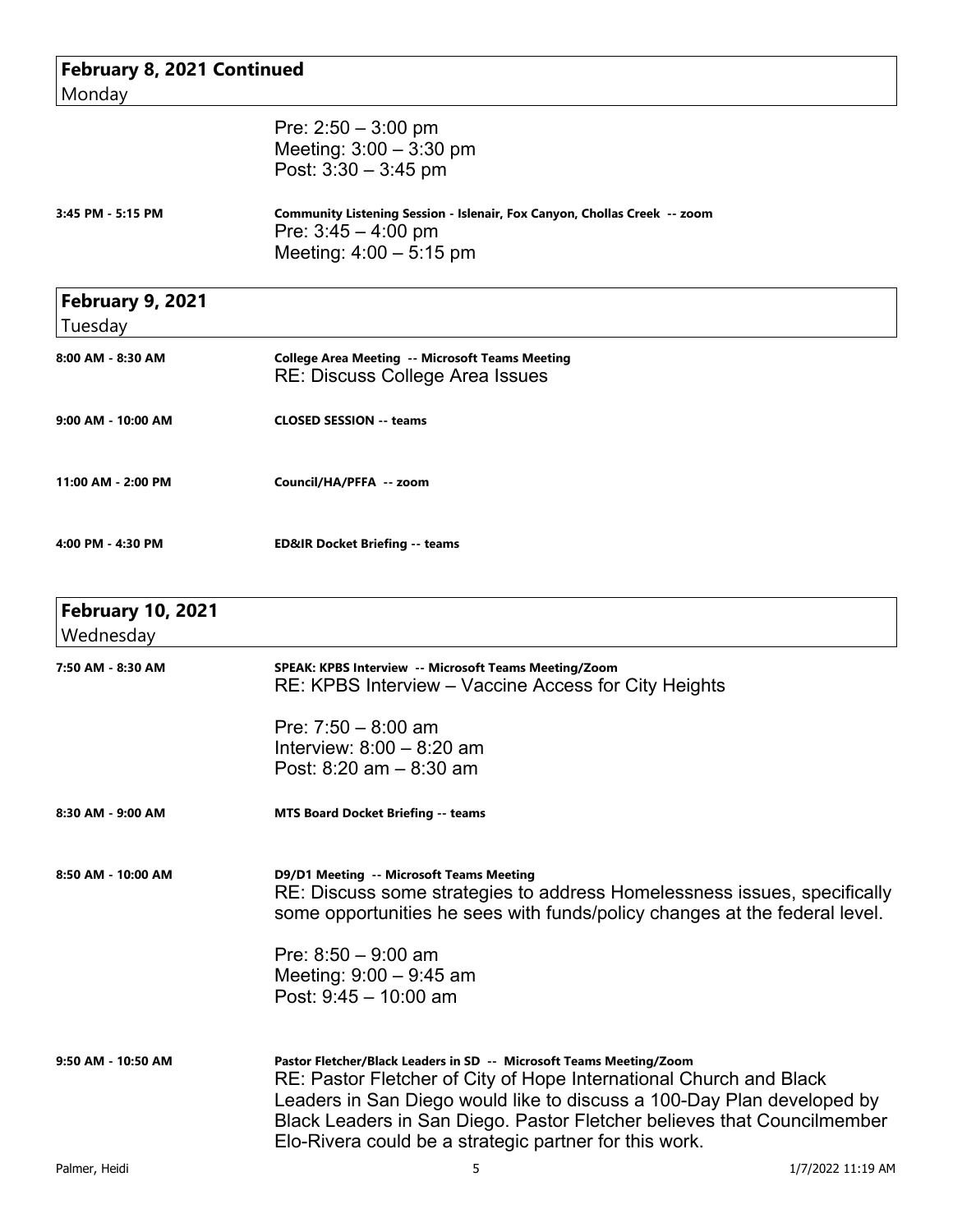|                     | Attendees:<br>Bishop Fletcher, Pastor, City of Hope International<br>Donna DeBerry, President, San Diego Black Chamber of Commerce<br>Regina V. Evans-Jarrett, Esq.<br>Rudolph A. Johnson, III<br>Armand King, Founder & President, Paving Great Futures<br>Ellen Nash, Chair, San Diego Chapter, Black American Political<br><b>Association of California</b> |
|---------------------|----------------------------------------------------------------------------------------------------------------------------------------------------------------------------------------------------------------------------------------------------------------------------------------------------------------------------------------------------------------|
|                     | Pre: $9:50 - 10:00$ am<br>Meeting: $10:00 - 10:30$ am<br>Post: $10:30 - 10:50$ am                                                                                                                                                                                                                                                                              |
| 10:50 AM - 12:20 PM | Performance and Analytics (PandA) -- Microsoft Teams Meeting/Zoom<br>Pre: $10:50 - 11:00$ am<br>Meeting: 11:00 -12:00 pm<br>Post: $12:00 - 12:20$ pm                                                                                                                                                                                                           |
| 12:30 PM - 2:00 PM  | Ad Hoc Committee: Addressing Homelessness Among Black San Diegans -- zoom                                                                                                                                                                                                                                                                                      |
| 2:00 PM - 5:00 PM   | ED&IR -- zoom                                                                                                                                                                                                                                                                                                                                                  |
| 4:30 PM - 5:00 PM   | D9 Internal Meeting - STVR -- Microsoft Teams Meeting<br>RE: Prep for meetings on Short Term Vacation Rentals                                                                                                                                                                                                                                                  |

| <b>February 11, 2021</b><br>Thursday |                                                                                                                                                                    |                   |
|--------------------------------------|--------------------------------------------------------------------------------------------------------------------------------------------------------------------|-------------------|
| 9:00 AM - 12:00 PM                   | <b>MTS Board Meeting -- webinar</b>                                                                                                                                |                   |
| 12:50 PM - 1:50 PM                   | City Attorney's Office -- Microsoft Teams Meeting<br><b>RE: Meet and Greet with Council Relations Attorneys</b>                                                    |                   |
|                                      | Staff: LVN, BW                                                                                                                                                     |                   |
|                                      | Pre: $12:50 - 1:00$ pm<br>Meeting: $1:00 - 1:30$ pm<br>Post: $1:30 - 1:50$ pm                                                                                      |                   |
| 1:50 PM - 2:50 PM                    | D2 Briefing -- Microsoft Teams Meeting<br>RE: District 2 office to provide a briefing to Councilmember Elo-Rivera on<br>the proposed Short Term Rental regulations |                   |
|                                      | Pre: $1:50 - 2:00$ pm                                                                                                                                              |                   |
| Palmer, Heidi                        | 6                                                                                                                                                                  | 1/7/2022 11:19 AM |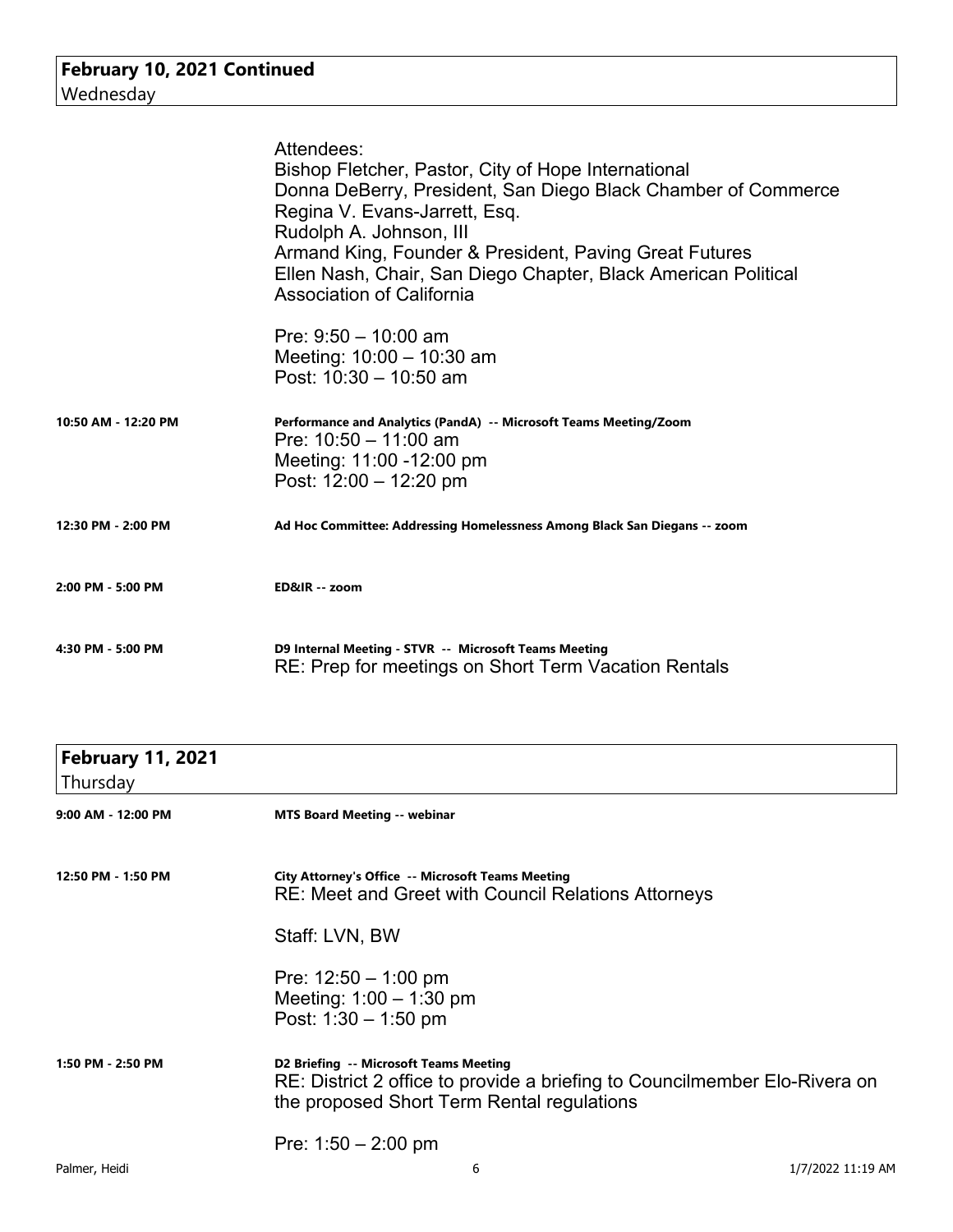| February 11, 2021 Continued<br>Thursday |                                                                                                                                                                                                                                                                                                                                                                                                                                                                                                                                                                                                                                                                                       |
|-----------------------------------------|---------------------------------------------------------------------------------------------------------------------------------------------------------------------------------------------------------------------------------------------------------------------------------------------------------------------------------------------------------------------------------------------------------------------------------------------------------------------------------------------------------------------------------------------------------------------------------------------------------------------------------------------------------------------------------------|
|                                         | Meeting: 2:00 - 2:30 pm<br>Post: $2:30 - 2:50$ pm                                                                                                                                                                                                                                                                                                                                                                                                                                                                                                                                                                                                                                     |
| 2:50 PM - 3:50 PM                       | <b>UNITE HERE Local 30 -- Microsoft Teams Meeting</b><br><b>RE: Discuss the Worker Recall and Retention Ordinance</b>                                                                                                                                                                                                                                                                                                                                                                                                                                                                                                                                                                 |
|                                         | Attendees:<br><b>Bridgette Browning, President</b><br>Rick Bates, Research Analyst                                                                                                                                                                                                                                                                                                                                                                                                                                                                                                                                                                                                    |
|                                         | Pre: $2:50 - 3:00$ pm<br>Meeting: $3:00 - 3:30$ pm<br>Post: $3:30 - 3:50$ pm                                                                                                                                                                                                                                                                                                                                                                                                                                                                                                                                                                                                          |
| 4:45 PM - 6:30 PM                       | Community Listening Session - Southcrest -- zoom<br>Pre: $4:45 - 5:00$ pm<br>Meeting: $5:00 - 6:00$ pm<br>Post: $6:00 - 6:15$ pm                                                                                                                                                                                                                                                                                                                                                                                                                                                                                                                                                      |
| <b>February 12, 2021</b><br>Friday      |                                                                                                                                                                                                                                                                                                                                                                                                                                                                                                                                                                                                                                                                                       |
| 8:50 AM - 9:50 AM                       | Amplify Development Co. -- Microsoft Teams Meeting/Go To Meeting<br>RE: A development project in College Area. The project involves the<br>rehabilitation of an existing building at 5505 Lindo Paseo that will more<br>than double the capacity of residents in the property from its existing form.<br>We have already submitted a single disciplinary review for the project<br>(attached, project #676013) and received comments back from Sarah<br>Haiten at the Planning Department. The project as proposed will require a<br>process 1 approval, so it won't be rising to the level of a City Council vote,<br>but they would still like to introduce the item to our office. |
|                                         | Staff: MR                                                                                                                                                                                                                                                                                                                                                                                                                                                                                                                                                                                                                                                                             |
|                                         | Pre: $8:50 - 9:00$ am<br>Meeting: $9:00 - 9:30$ am<br>Post: $9:30 - 9:50$ am                                                                                                                                                                                                                                                                                                                                                                                                                                                                                                                                                                                                          |
| 11:00 AM - 12:30 PM                     | <b>Docket Briefings -- Microsoft Teams Meeting</b><br>RE: Monday and Tuesday Docket briefings for Sean starting 7/9/21. The<br>Docket Briefings are due Thursday COB to be reviewed Fridays at 11am<br>and completed briefings are due by 3pm Friday.                                                                                                                                                                                                                                                                                                                                                                                                                                 |
|                                         | Staff: All                                                                                                                                                                                                                                                                                                                                                                                                                                                                                                                                                                                                                                                                            |
| 2:00 PM - 2:30 PM                       | Interview with IATSE Local 122 -- Franklin Elementary School (4481 Copeland Ave, San Diego, CA 92116)<br>RE: IATSE Local 122, the Stagehands union, are currently in a tough 1st<br>contract negotiations fight with the largest AV company in the world. The<br>workers from PSAV and ENCORE organized and won their union election<br>last July 2020 with an overwhelming 74.9%. These are the workers that                                                                                                                                                                                                                                                                         |
| Palmer, Heidi                           | 7<br>1/7/2022 11:19 AM                                                                                                                                                                                                                                                                                                                                                                                                                                                                                                                                                                                                                                                                |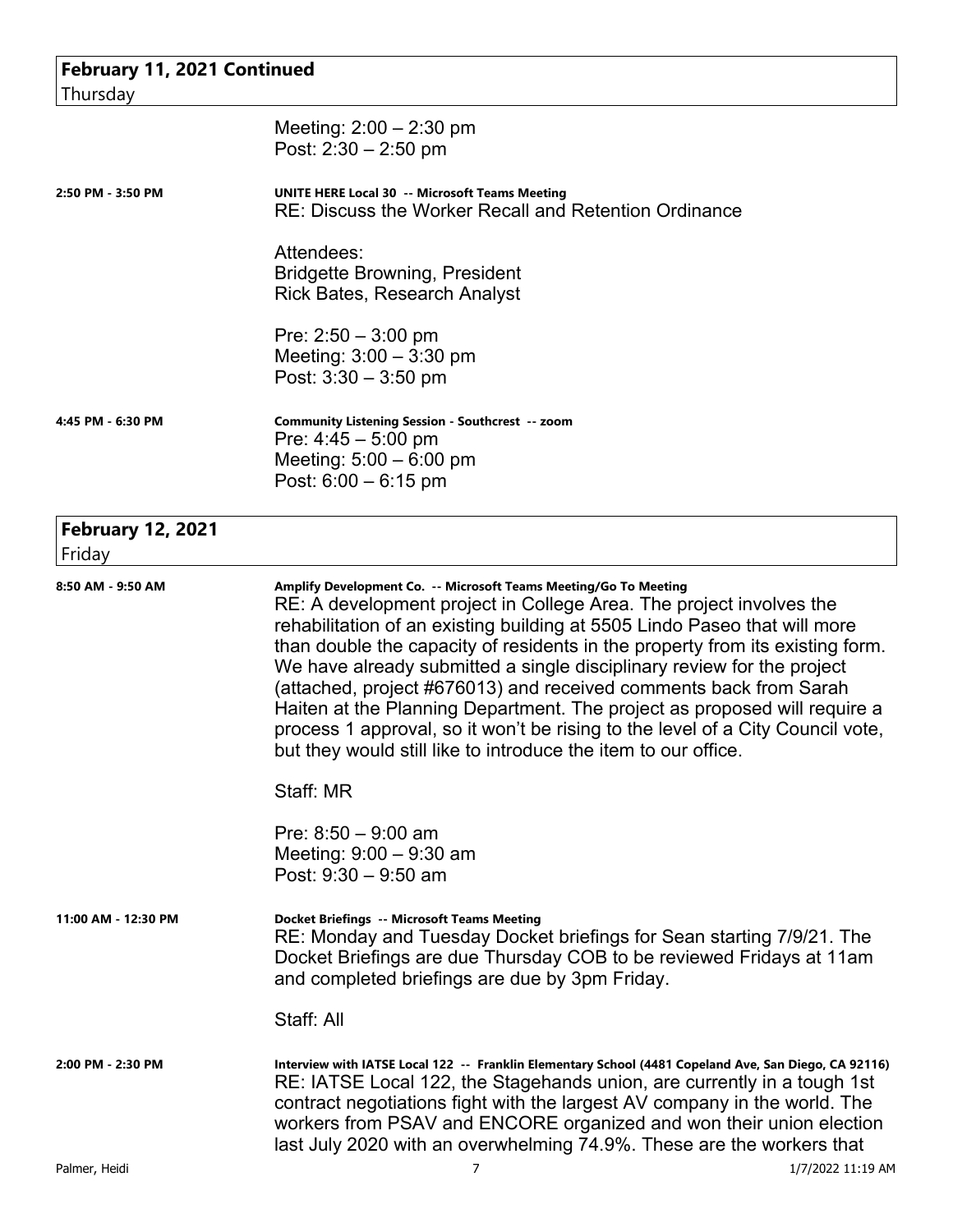| February 12, 2021 Continued         |                                                                                                                                                                                                                                                                                                                                                         |
|-------------------------------------|---------------------------------------------------------------------------------------------------------------------------------------------------------------------------------------------------------------------------------------------------------------------------------------------------------------------------------------------------------|
| Friday                              |                                                                                                                                                                                                                                                                                                                                                         |
|                                     | make events happen from Comic Con, conventions, dinners, weddings,<br>meetings and so much more. They put up the lights, all the audio, the<br>screens, and work the cameras at most of the major hotels across San<br>Diego County. They are currently getting public support and interviewing<br>Elected Officials that are sympathetic to the cause. |
|                                     | <b>POC: Juan Perez</b>                                                                                                                                                                                                                                                                                                                                  |
|                                     | Staff: BW                                                                                                                                                                                                                                                                                                                                               |
| 2:50 PM - 3:50 PM                   | California Strategies/Airbnb -- zoom<br>RE: Discuss Short Term Vacation Rental proposal with Councilmember<br>Sean Elo-Rivera                                                                                                                                                                                                                           |
|                                     | Staff: MR, BD                                                                                                                                                                                                                                                                                                                                           |
|                                     | Attendees:<br>Ben Haddad, California Strategies<br>John Choi, Airbnb                                                                                                                                                                                                                                                                                    |
|                                     | Pre: $2:50 - 3:00$ pm<br>Meeting: $3:00 - 3:30$ pm<br>Post: $3:30 - 3:50$ pm                                                                                                                                                                                                                                                                            |
| 4:00 PM - 5:00 PM                   | Zaheen Chowdhury -- Microsoft Teams Meeting<br>RE: Housing and TOD conversation                                                                                                                                                                                                                                                                         |
| <b>February 15, 2021</b><br>Monday  |                                                                                                                                                                                                                                                                                                                                                         |
| <b>All Day</b>                      | <b>President's Day - Office Closed</b>                                                                                                                                                                                                                                                                                                                  |
| <b>February 16, 2021</b><br>Tuesday |                                                                                                                                                                                                                                                                                                                                                         |
| <b>All Day</b>                      | <b>Legislative Recess</b>                                                                                                                                                                                                                                                                                                                               |
| 10:00 AM - 11:00 AM                 | Weekly Staff Meeting/Docket Briefing -- zoom<br>RE: Review briefings for Council meeting and discuss pressing items for<br>the week.                                                                                                                                                                                                                    |
|                                     | Staff: All                                                                                                                                                                                                                                                                                                                                              |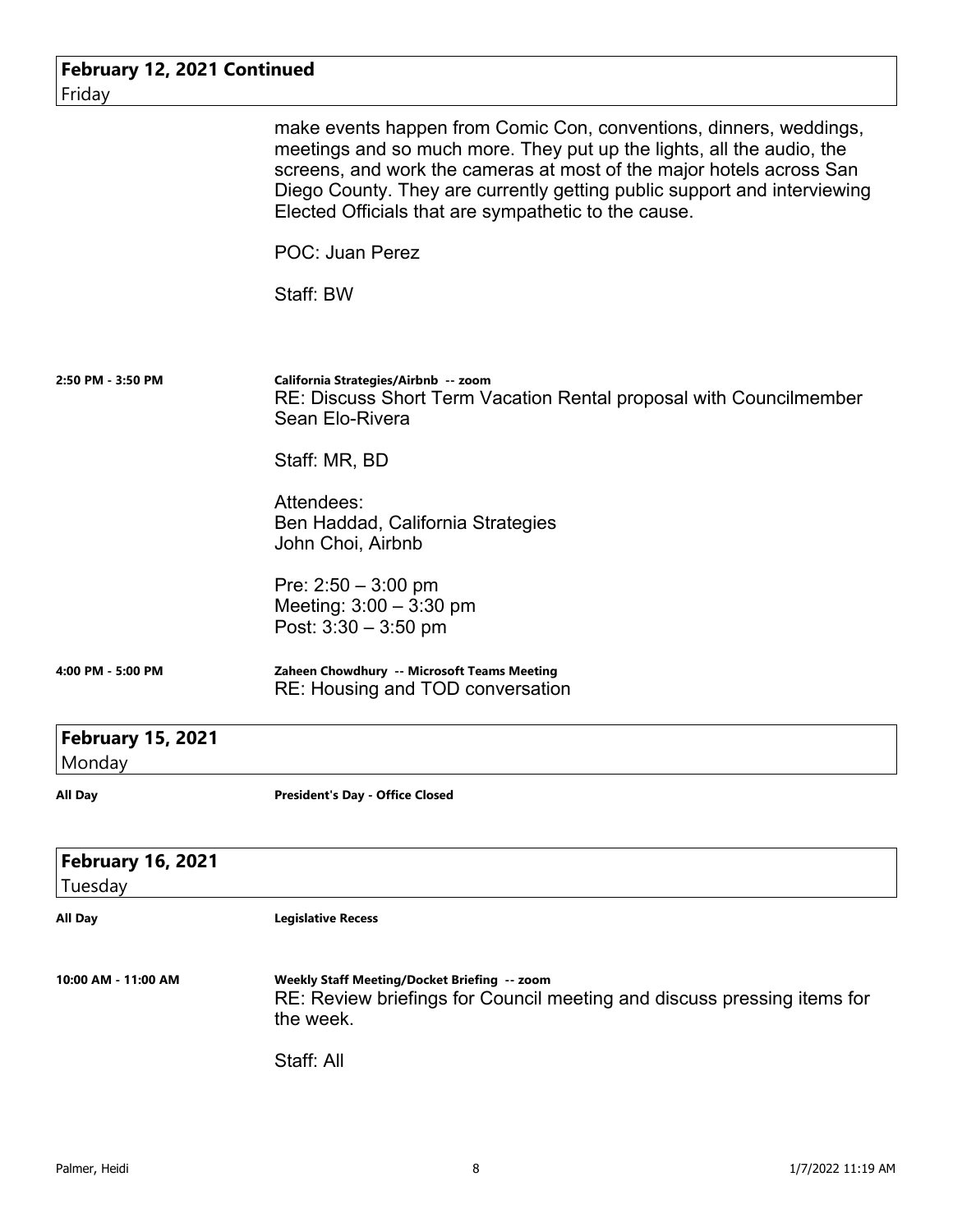| Tuesday                               | <b>February 16, 2021 Continued</b>                                                                                                                                                                                        |  |
|---------------------------------------|---------------------------------------------------------------------------------------------------------------------------------------------------------------------------------------------------------------------------|--|
| 12:50 PM - 2:00 PM                    | SD County Taxpayers Association -- Microsoft Teams Meeting/Zoom<br>RE: Meet and Greet, also discuss the franchise fee, utility valuation, and an<br>update on SDCTA research under way.                                   |  |
|                                       | Pre: $12:50 - 1:00$ pm<br>Meeting: $1:00 - 1:45$ pm<br>Post: $1:45 - 2:00$ pm                                                                                                                                             |  |
| 2:45 PM - 3:00 PM                     | <b>CD9/CAO Briefing -- Microsoft Teams Meeting</b><br><b>RE: Discuss Short Term Rentals</b>                                                                                                                               |  |
| 6:00 PM - 8:30 PM                     | Franchise Agreement Forum -- Zoom<br>Staff: ALL                                                                                                                                                                           |  |
|                                       | Pre: $6:00 - 6:30$ pm<br>Meeting: $6:30 - 8:30$ pm                                                                                                                                                                        |  |
| <b>February 17, 2021</b><br>Wednesday |                                                                                                                                                                                                                           |  |
| 9:00 AM - 10:15 AM                    | Real Estate Assets Dept. Briefing -- Microsoft Teams Meeting<br>RE: Removal of City Deed Use Restrictions and Reversionary Rights from<br>the UC San Diego La Jolla Campus Site                                           |  |
|                                       | Staff: MR, BW, BD                                                                                                                                                                                                         |  |
|                                       | Pre: $9:00 - 9:30$ am<br>Meeting: $9:30 - 10:00$ am<br>Post: $10:00 - 10:15$ am                                                                                                                                           |  |
| 11:55 AM - 12:55 PM                   | Gary Wonacott and Community Advocates -- teams<br>RE: Discuss Short Term Rental Proposal coming to Council on 2/23                                                                                                        |  |
|                                       | Staff: BW                                                                                                                                                                                                                 |  |
|                                       | Pre: $11:55 - 12:00$ pm<br>Meeting: 12:00 - 12:30/45 pm<br>Post: 12:30/45 - 12:55 pm                                                                                                                                      |  |
| 12:00 PM - 1:00 PM                    | San Diego Promise Development Committee Meeting -- zoom                                                                                                                                                                   |  |
| 12:50 PM - 1:50 PM                    | Rady Children's Hospital -- teams<br>RE: Introduce Rady Children's Hospital to Councilmember<br>Rivera. Participants from Rady Children's would be Barbara Ryan, VP of<br>Government Affairs, and Dr. Patrick Frias, CEO. |  |
|                                       | Pre: $12:50 - 1:00$ pm<br>Meeting: 1:00 -1:30 pm<br>Post: $1:30 - 1:50$ pm                                                                                                                                                |  |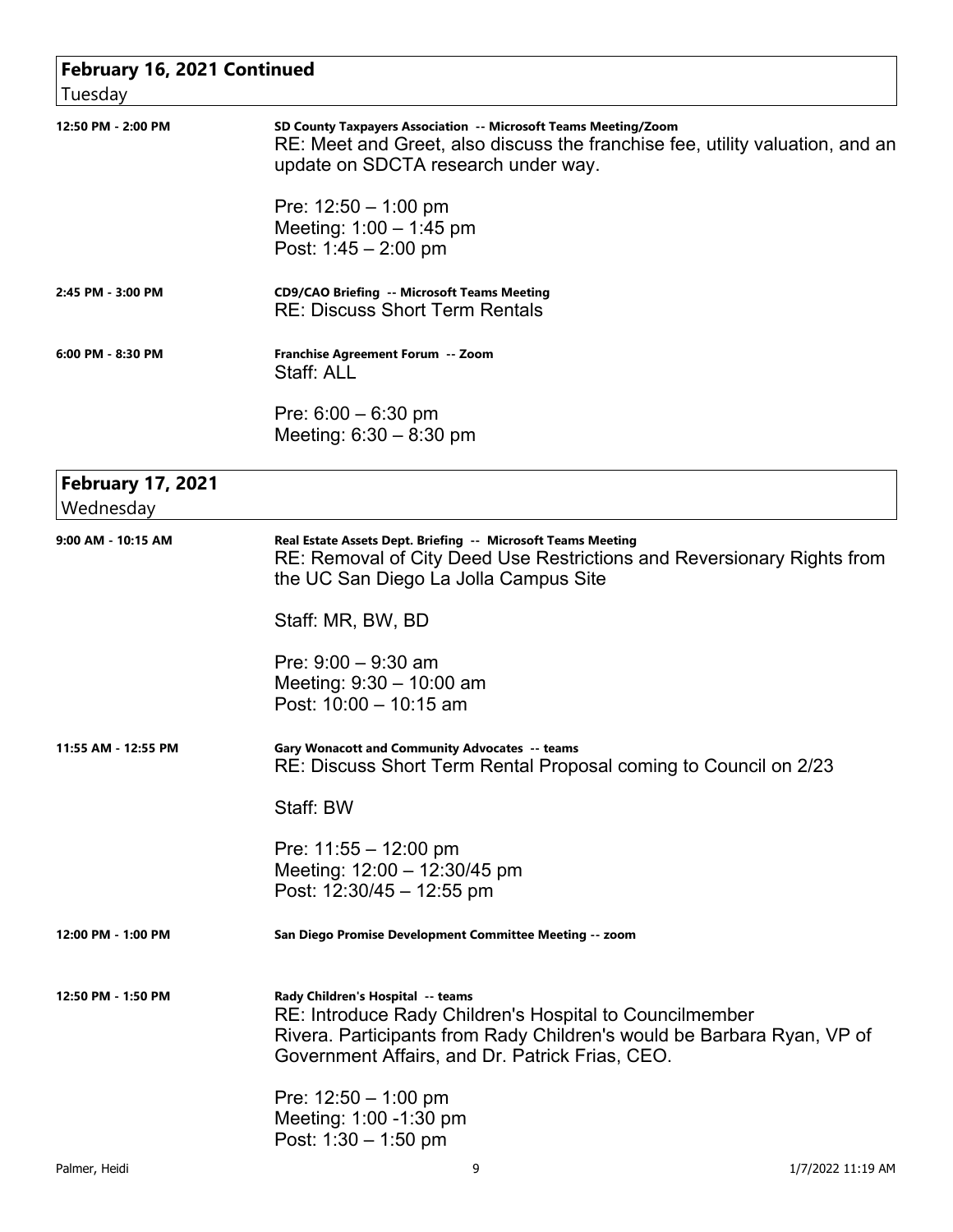| February 17, 2021 Continued<br>Wednesday |                                                                                                                                                                                                                                                                    |
|------------------------------------------|--------------------------------------------------------------------------------------------------------------------------------------------------------------------------------------------------------------------------------------------------------------------|
| 1:50 PM - 3:00 PM                        | <b>CD9/SD Foundation -- zoom</b><br>RE: The TSDF Board of Governors will vote on the new strategic plan next<br>Tuesday. If approved, our CI Team will begin work developing tactics for<br>each of the four proposed pillars of the new strategic plan.           |
|                                          | Staff: LVN, MO                                                                                                                                                                                                                                                     |
|                                          | Pre: $1:50 - 2:00$ pm<br>Meeting: $2:00 - 2:45$ pm<br>Post: $2:45 - 3:00$ pm                                                                                                                                                                                       |
| 2:50 PM - 3:50 PM                        | SD Housing Commission -- Microsoft Teams Meeting/Zoom<br>RE: Discuss Housing Stability Assistance Program (Rental Assistance)                                                                                                                                      |
|                                          | Staff: BW                                                                                                                                                                                                                                                          |
|                                          | Attendees:<br><b>Jeff Davis</b><br><b>Molly Chase</b><br><b>Suket Dayal</b><br>Azucena Valladolid<br><b>Jessica Lawrence</b><br><b>Randy Wilde</b>                                                                                                                 |
|                                          | Pre: $2:50 - 3:00$ pm<br>Meeting: $3:00 - 3:30$ pm<br>Post: $3:30 - 3:50$ pm                                                                                                                                                                                       |
| 4:45 PM - 6:15 PM                        | Community Listening Sessions - Fairmont Village -- zoom<br>Pre: $4:45 - 5:00$ pm<br>Meeting: $5:00 - 6:00$ pm                                                                                                                                                      |
| <b>February 18, 2021</b><br>Thursday     |                                                                                                                                                                                                                                                                    |
| 8:30 AM - 9:30 AM                        | <b>ENVIRO Agenda Review -- teams</b>                                                                                                                                                                                                                               |
| 9:50 AM - 10:50 AM                       | Tony Young/RISE SD -- Teams<br>RE: RISE SD would like to discuss their work in District 9 and the city of<br>San Diego work in District 9 and the city of San Diego as a whole.<br>Pre: $9:50 - 10:00$ am<br>Meeting: 10:00 - 10:30 am<br>Post: $10:30 - 10:50$ am |
| 10:50 AM - 11:50 AM                      | Southwest Strategies -- Teams/Zoom<br>RE: Lucky Lady Card Room in El Cerrito                                                                                                                                                                                       |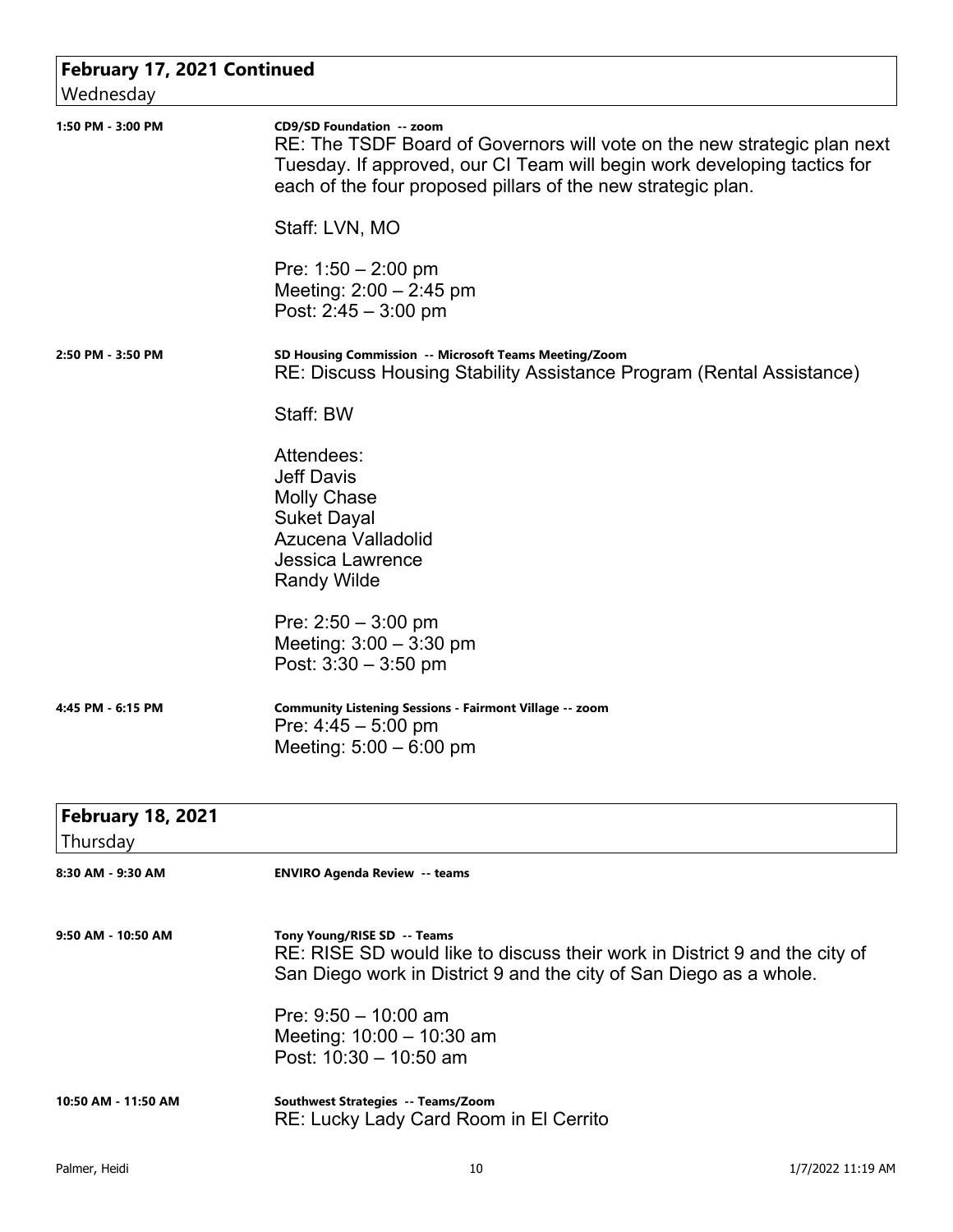| February 18, 2021 Continued        |                                                                                                                                                                                                              |
|------------------------------------|--------------------------------------------------------------------------------------------------------------------------------------------------------------------------------------------------------------|
| Thursday                           |                                                                                                                                                                                                              |
|                                    | Pre: $10:50 - 11:00$ am<br>Meeting: 11:00 - 11:30 am<br>Post: 11:30 - 11:50 am                                                                                                                               |
| 12:00 PM - 3:00 PM                 | LU&H -- zoom                                                                                                                                                                                                 |
| 4:20 PM - 5:20 PM                  | Dept of Finance Briefing -- Microsoft Teams Meeting<br>RE: Fiscal Year 2021 Mid-Year Budget Monitoring Report                                                                                                |
|                                    | Staff: LVN, MR, BW                                                                                                                                                                                           |
|                                    | Attendees:<br>Rolando Charvel, Department Of Finance Director & City Comptroller<br>Sarah Mayen, Assistant Director, Department Of Finance<br>Trisha Tacke, Principal Accountant, Department Of Finance      |
|                                    | <b>Optional Attendees:</b><br>Jessica Lawrence, Director of Policy & City Council Affairs<br><b>Brittany Bailey, Senior Policy Advisor</b>                                                                   |
|                                    | Pre: $4:20 - 4:30$ pm<br>Meeting: $4:30 - 5:00$ pm<br>Post: $5:00 - 5:20$ pm                                                                                                                                 |
| 7:00 PM - 8:00 PM                  | State of the County -- zoom                                                                                                                                                                                  |
| <b>February 19, 2021</b><br>Friday |                                                                                                                                                                                                              |
| 8:00 AM - 9:00 AM                  | Pastor Dale Huntington -- Meet on the northside corner of 42nd and Market<br>RE: Walk and Talk with Pastor Dale Huntington of City Life Church through<br>the Mt. Hope community to discuss community issues |
|                                    | Staff: MZ                                                                                                                                                                                                    |
|                                    |                                                                                                                                                                                                              |
| 8:55 AM - 9:55 AM                  | Miller Public and Clients -- Microsoft Teams Meeting/Zoom<br>RE: Short Term Rentals Discussion with Kim Miller / Brigette Browning /<br>Keith Maddox / Chris Wahl / Richard Lazaro / Matt Warren             |
|                                    | Staff: BW                                                                                                                                                                                                    |
|                                    | Pre: $8:55 - 9:00$ am<br>Meeting: $9:00 - 9:30$ am<br>Post: $9:30 - 9:50$ am                                                                                                                                 |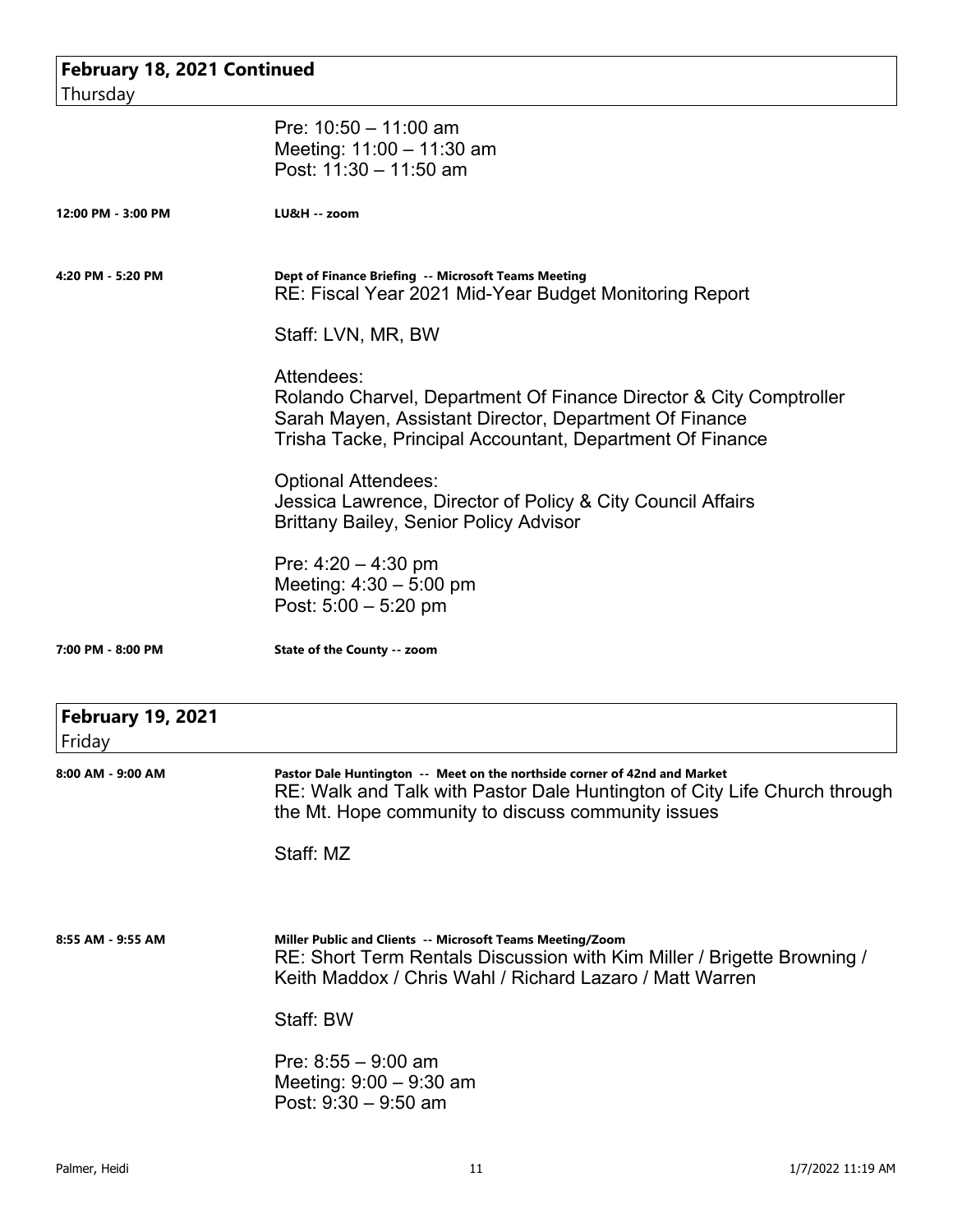| February 19, 2021 Continued |                                                                                                                                                                                                                                                                                                                                      |  |
|-----------------------------|--------------------------------------------------------------------------------------------------------------------------------------------------------------------------------------------------------------------------------------------------------------------------------------------------------------------------------------|--|
| Friday                      |                                                                                                                                                                                                                                                                                                                                      |  |
| 11:00 AM - 12:00 PM         | Staff Only Docket Briefings Preview -- Microsoft Teams Meeting<br>RE: Preview docket briefs that will be turned in to Sean Friday afternoons.<br>The Docket Briefings are due Thursday COB to be reviewed Fridays at<br>11am and completed briefings are due by 3pm Friday. We will also report<br>out on community issues/meetings. |  |
|                             | Staff: All                                                                                                                                                                                                                                                                                                                           |  |
| 2:30 PM - 3:10 PM           | Dept. of Finance Meeting -- Microsoft Teams Meeting/Zoom<br><b>RE: Discuss Executive Budget Review</b>                                                                                                                                                                                                                               |  |
|                             | Staff: LVN, MR                                                                                                                                                                                                                                                                                                                       |  |
|                             | Attendees:<br>Matt Vespi                                                                                                                                                                                                                                                                                                             |  |
|                             | Pre: $2:30 - 2:45$ pm<br>Meeting: $2:45 - 3:00$ pm<br>Post: $3:00 - 3:10$ pm                                                                                                                                                                                                                                                         |  |
| 3:20 PM - 4:10 PM           | <b>Gary Wonacott and Coalition -- Microsoft Teams Meeting</b><br>RE: Discuss Short Term Rentals Proposal coming to Council. See attached<br>documents they sent for your review.                                                                                                                                                     |  |
|                             | Staff: BW                                                                                                                                                                                                                                                                                                                            |  |
|                             | Attendees:<br>Sherri Lightner (past City of San Diego Councilmember D1),<br>- Dale Carlson (San Francisco STR activist),<br>- Karl Rand (PB Planning Board Chair),<br>- Kevin Hastings (OB Planning Group Co-Chair),<br>- Greg Knight (MBTC STR Committee)<br>- Gary Wonacott (MBTC past president)                                  |  |
|                             | Pre: $3:20 - 3:30$ pm<br>Meeting: $3:30 - 4:00$ pm<br>Post: $4:00 - 4:10$ pm                                                                                                                                                                                                                                                         |  |
| 4:00 PM - 4:30 PM           | CAO/D9 -- teams                                                                                                                                                                                                                                                                                                                      |  |
| 4:15 PM - 5:00 PM           | <b>Policy Check-in -- teams</b>                                                                                                                                                                                                                                                                                                      |  |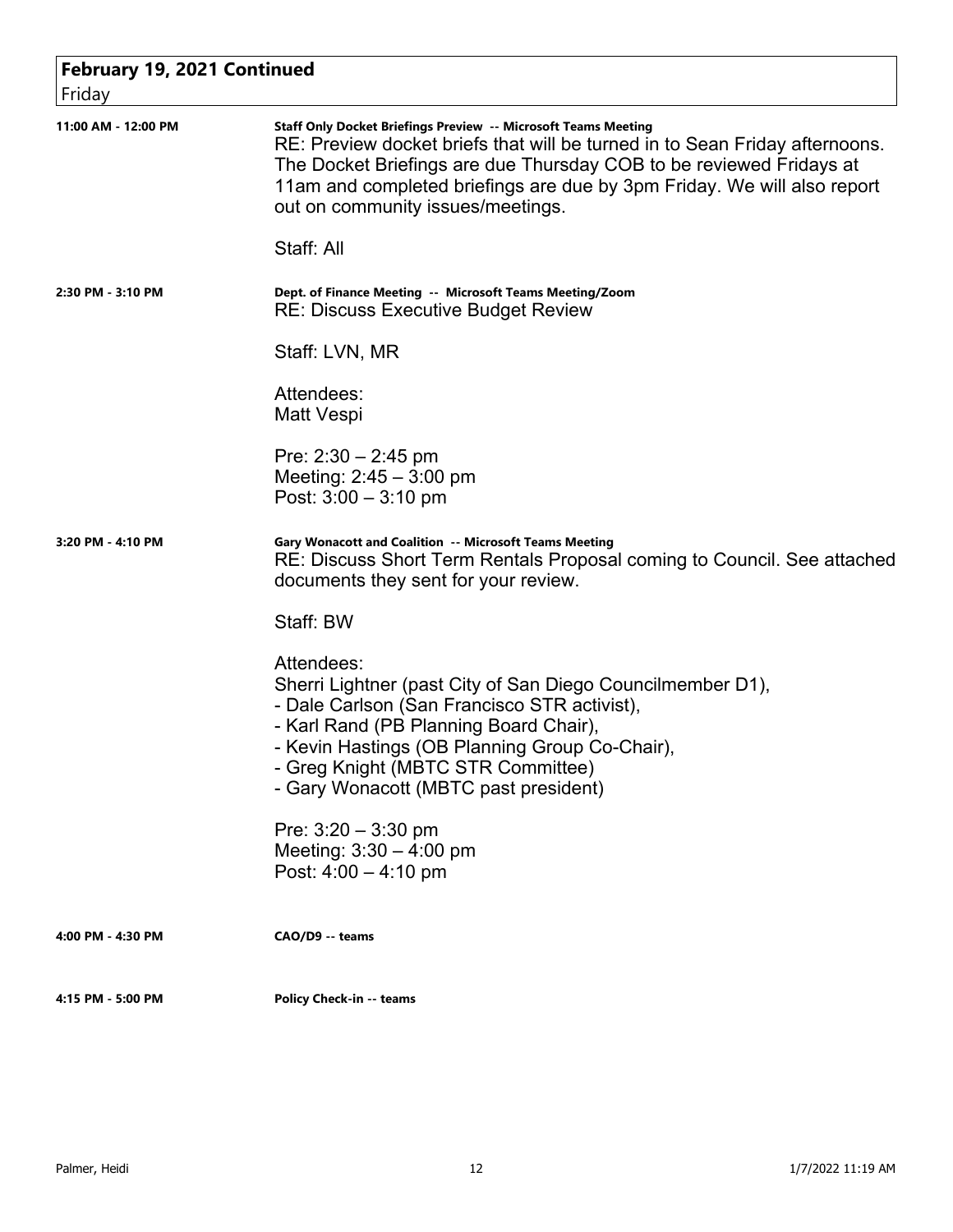## **February 20, 2021**

Saturday

**2:00 PM - 5:00 PM Southeast D9 Community Walk/Tour -- Southeast Community** 

| <b>February 22, 2021</b><br>Monday    |                                                                                                                                                                                                                                                                                                                              |
|---------------------------------------|------------------------------------------------------------------------------------------------------------------------------------------------------------------------------------------------------------------------------------------------------------------------------------------------------------------------------|
| 9:30 AM - 10:00 AM                    | Briefing on City Auditor Ballot Measure with CM Elo-Rivera and the City Auditor -- Microsoft Teams<br>RE: Discussion on the City Auditor's Ballot Measure proposal for<br>independent<br>legal counsel and the required meet and confer with labor unions that will<br>be discussed at 2/23/2021 the Closed Session meeting. |
| 10:00 AM - 11:00 AM                   | Weekly Staff Meeting/Docket Briefing -- zoom<br>RE: Review briefings for Council meeting and discuss pressing items for<br>the week.<br>Staff: All                                                                                                                                                                           |
| 11:30 AM - 12:00 PM                   | ATI Docket Briefing -- Microsoft Teams Meeting<br>Scheduling a day earlier in anticipation of a long Council meeting on the<br>23rd.                                                                                                                                                                                         |
| 1:00 PM - 6:30 PM                     | Special Council Meeting -- zoom                                                                                                                                                                                                                                                                                              |
| <b>February 23, 2021</b><br>Tuesday   |                                                                                                                                                                                                                                                                                                                              |
| 9:00 AM - 11:00 AM                    | <b>CLOSED SESSION -- Teams</b>                                                                                                                                                                                                                                                                                               |
| 11:00 AM - 4:30 PM                    | Council/HA/PFFA -- zoom                                                                                                                                                                                                                                                                                                      |
| <b>February 24, 2021</b><br>Wednesday |                                                                                                                                                                                                                                                                                                                              |
| 9:00 AM - 10:00 AM                    | <b>Enviro Docket Briefing -- teams</b>                                                                                                                                                                                                                                                                                       |
| 10:50 AM - 11:50 AM                   | San Diego City Employees' Retirement System -- Teams/Call<br>RE: Meet and Greet with San Diego City Employees' Retirement System<br>(SDCERS)                                                                                                                                                                                 |
|                                       | Staff: MR                                                                                                                                                                                                                                                                                                                    |
|                                       | Attendees:                                                                                                                                                                                                                                                                                                                   |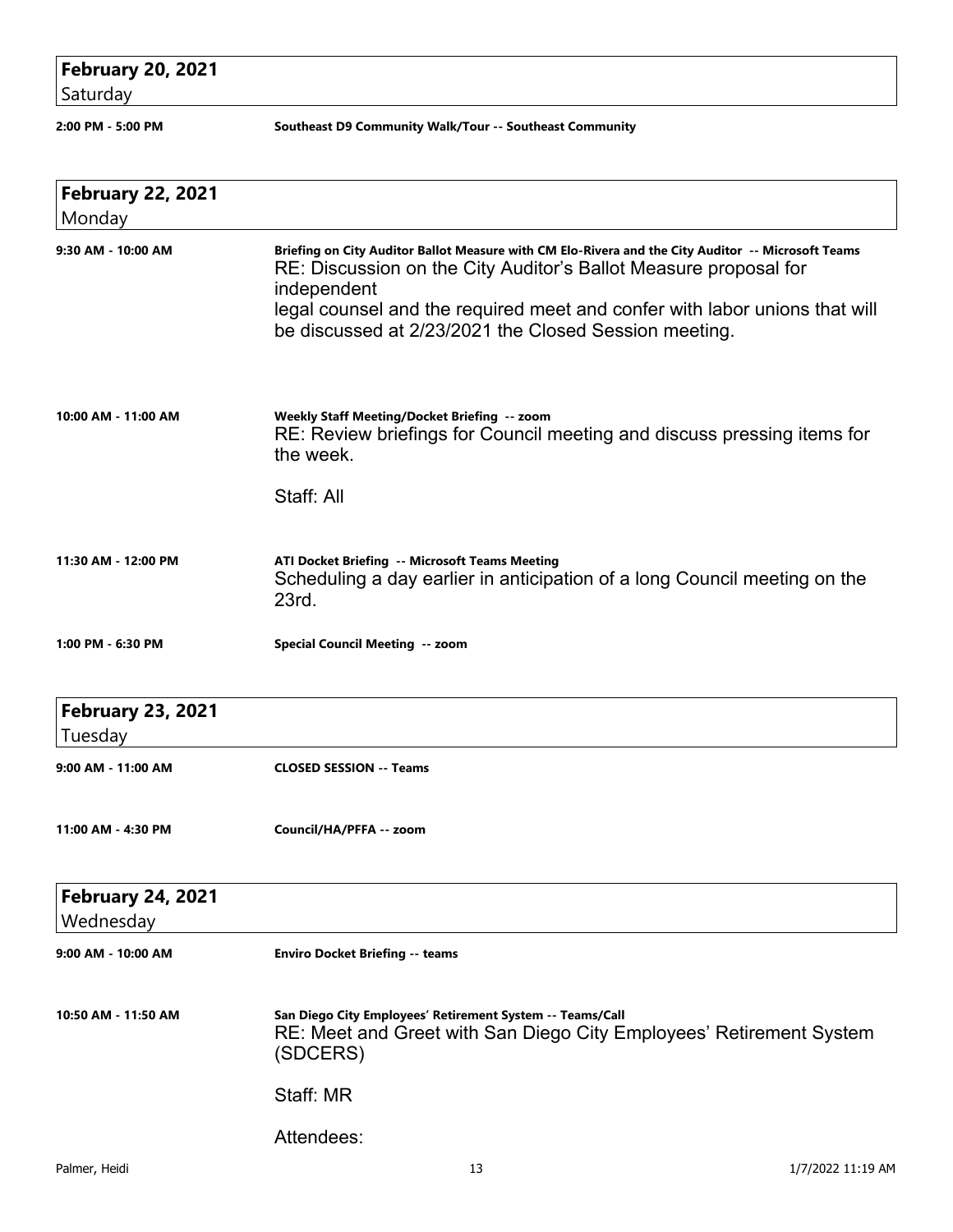| <b>February 24, 2021 Continued</b><br>Wednesday |                                                                                                                                                                          |  |
|-------------------------------------------------|--------------------------------------------------------------------------------------------------------------------------------------------------------------------------|--|
|                                                 | Gregg Rademacher, Chief Executive Officer<br>Marcelle Rossman, Deputy Chief Executive Officer                                                                            |  |
|                                                 | Pre: $10:50 - 11:00$ am<br>Meeting: 11:00 - 11:30 am<br>Post: 11:30 - 11:50 am                                                                                           |  |
| 11:30 AM - 12:30 PM                             | Sup. Nathan Fletcher -- zoom                                                                                                                                             |  |
|                                                 | RE: High level meeting to discuss collaboration with Supervisor Fletcher<br>and his team                                                                                 |  |
|                                                 | Staff: LVN, MR, MO, BW                                                                                                                                                   |  |
|                                                 | Pre: 11:30 - 11:45 am<br>Meeting: $11:45 - 12:15$ pm<br>Post: $12:15 - 12:30 \text{ pm}$                                                                                 |  |
| 12:50 PM - 1:50 PM                              | Monthly Meeting w/ Mayor Todd Gloria -- Teams/Zoom<br>Participants:<br>Mayor Todd Gloria<br>Paola Avila<br><b>Javier Gomez</b><br><b>CM Elo-Rivera</b><br>Lydia Van Note |  |
|                                                 | Pre: $12:50 - 1:00$ pm<br>Meeting: $1:00 - 1:30$ pm<br>Post: $1:30 - 1:50$ pm                                                                                            |  |
| 2:00 PM - 5:00 PM                               | ATI -- zoom                                                                                                                                                              |  |
| 5:30 PM - 7:00 PM                               | SPEAK: EJC Town Hall -- zoom                                                                                                                                             |  |
|                                                 | RE: Speak for 5 minutes regarding the Franchise Agreement ITB                                                                                                            |  |
|                                                 | Staff: BD/BW talking points                                                                                                                                              |  |
|                                                 | D9 Prep: $5:30 - 5:50$ pm<br>Meeting: $5:50 - 6:00$ pm<br>Town Hall: 6:00 - 7:00 pm                                                                                      |  |
| <b>February 25, 2021</b>                        |                                                                                                                                                                          |  |
| Thursday                                        |                                                                                                                                                                          |  |

**8:50 AM - 9:30 AM Climate Action Campaign -- Microsoft Teams Meeting/Zoom** RE: Discuss Franchise Agreements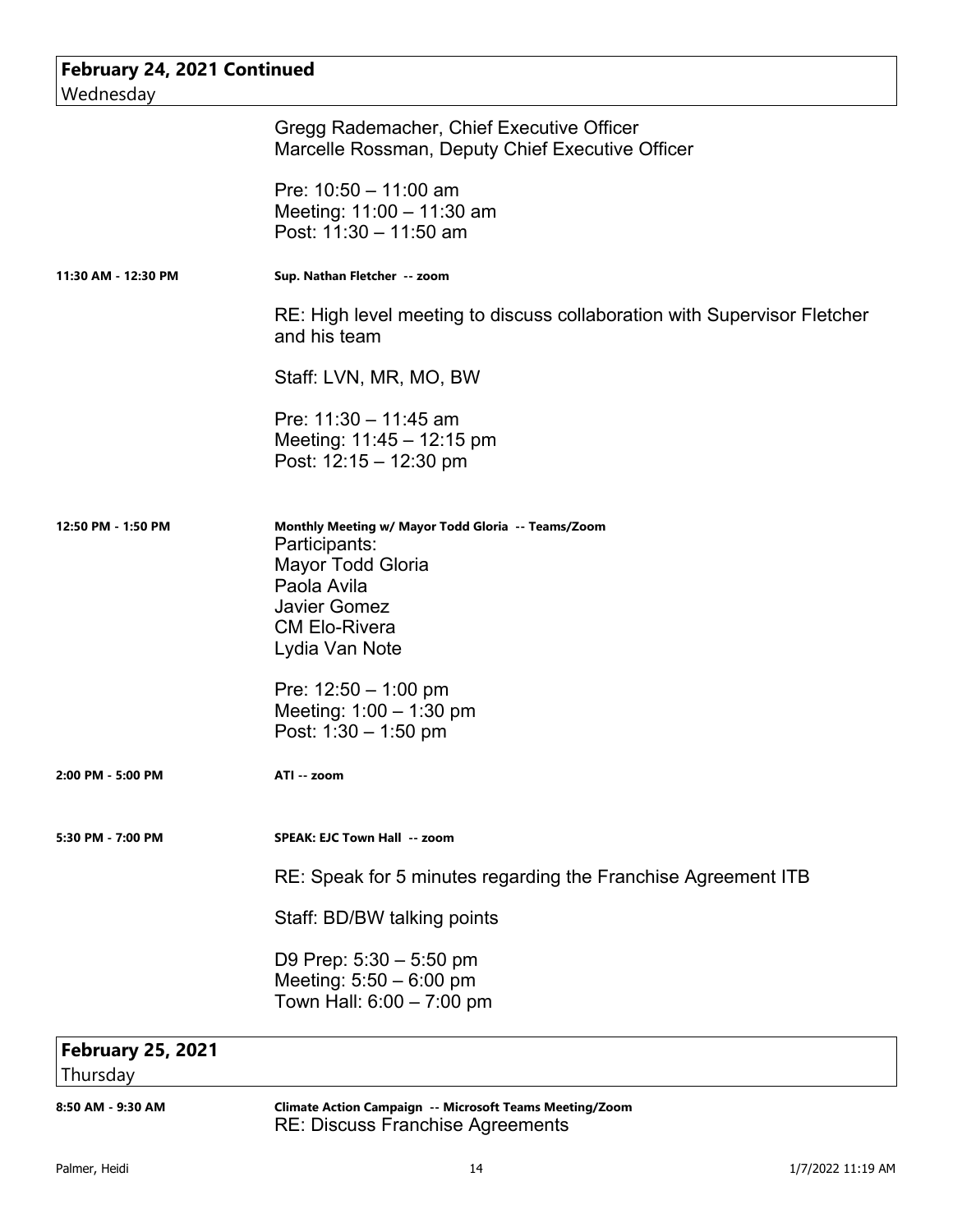| February 25, 2021 Continued |                                                                                                                                                                                                                             |  |
|-----------------------------|-----------------------------------------------------------------------------------------------------------------------------------------------------------------------------------------------------------------------------|--|
| Thursday                    |                                                                                                                                                                                                                             |  |
|                             | Staff: LVN, BD                                                                                                                                                                                                              |  |
|                             | Attendees:                                                                                                                                                                                                                  |  |
|                             | <b>Nicole Capretz</b><br><b>Matthew Vasilakis</b>                                                                                                                                                                           |  |
|                             |                                                                                                                                                                                                                             |  |
|                             | Pre: $8:50 - 9:00$ am                                                                                                                                                                                                       |  |
|                             | Meeting: $9:00 - 9:20$ am                                                                                                                                                                                                   |  |
|                             | Post: $9:20 - 9:30$ am                                                                                                                                                                                                      |  |
| 9:30 AM - 9:45 AM           | Soda Tax Check-In -- Microsoft Teams Meeting                                                                                                                                                                                |  |
| 10:00 AM - 10:30 AM         | Recording for Read Across America -- Sean's Office                                                                                                                                                                          |  |
| 10:50 AM - 11:50 AM         | Madaffer/Disposal Association -- Microsoft Teams Meeting/Zoom<br>RE: Meeting with the board of the San Diego County Disposal Association,<br>which represents the large solid waste haulers operating under<br>nonexclusive |  |
|                             | franchise agreements with the City of San Diego, to discuss<br>Environment Committee priorities for 2021 and potential updates to the<br>Zero Waste Plan and related recycling/landfill diversion requirements.             |  |
|                             | Staff: BD                                                                                                                                                                                                                   |  |
|                             | Pre: $10:50 - 11:00$ am                                                                                                                                                                                                     |  |
|                             | Meeting: 11:00- 11:30 am                                                                                                                                                                                                    |  |
|                             | Post: 11:30 - 11:50 am                                                                                                                                                                                                      |  |
| 1:00 PM - 4:00 PM           | <b>ENVIRO -- zoom</b>                                                                                                                                                                                                       |  |
| <b>February 26, 2021</b>    |                                                                                                                                                                                                                             |  |
| Friday                      |                                                                                                                                                                                                                             |  |
| 8:30 AM - 9:00 AM           | D9/CAO Closed Session Briefing -- Microsoft Teams Meeting<br>RE: Hotel Worker Recall Ordinance Litigation - Closed Session March 2,<br>2021                                                                                 |  |
|                             | Staff: None - Closed Session                                                                                                                                                                                                |  |
|                             | Attendees:<br><b>Councilmember Sean Elo-Rivera</b><br>Tom Brady, Deputy City Attorney<br>Paul James, Deputy City Attorney                                                                                                   |  |